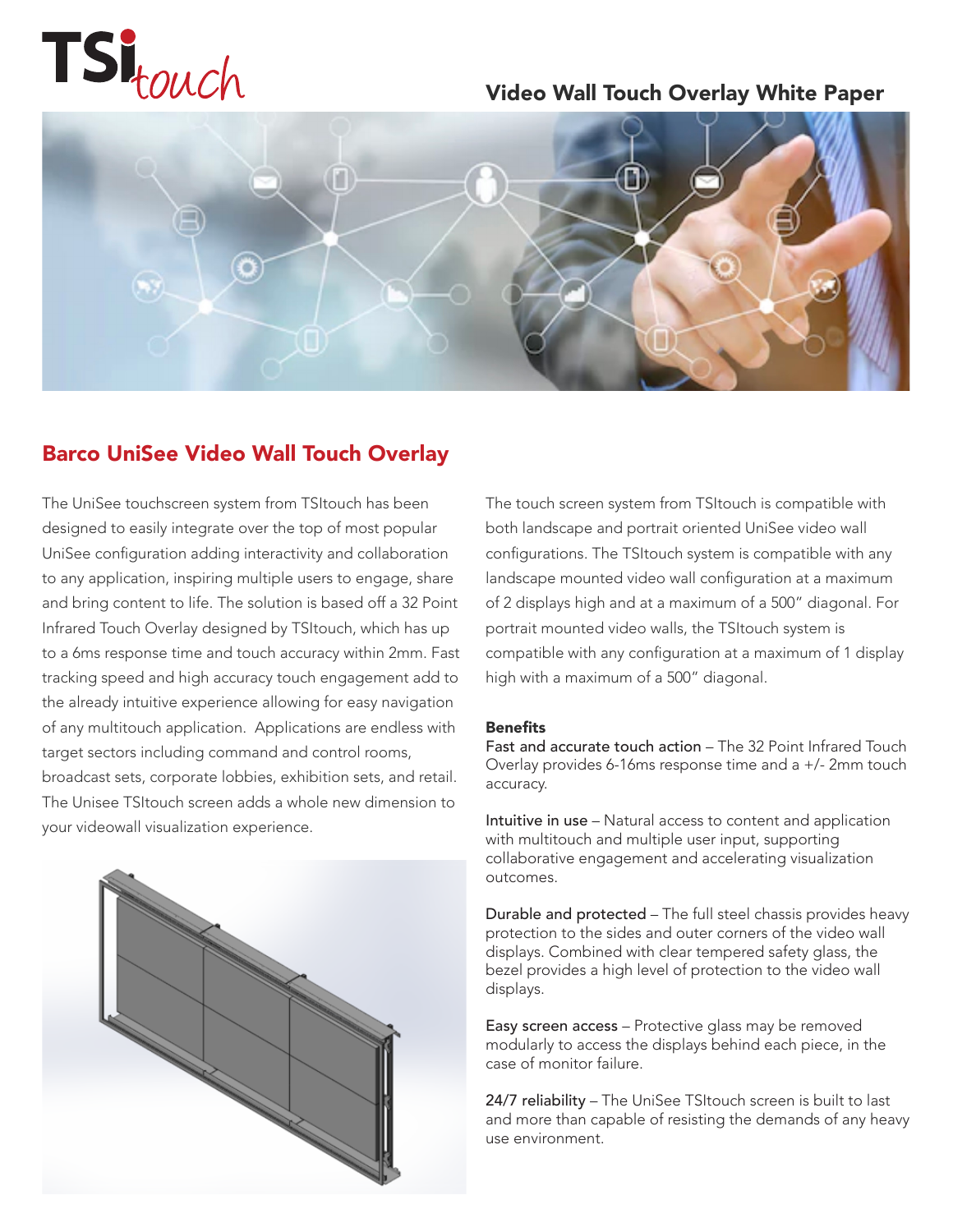

#### Solution Description

The Barco Unisee videos have a "No Gap" technology that eliminates the bezel on the sides of the monitor. This allows for a full picture view with minimal gaps between monitors. The overlay, designed by TSItouch, will be mounted and installed on an Unistrut video wall mounting system. If the monitors are in landscape orientation, one piece of protective glass will cover one column in this configuration. In portrait orientation, the glass will protect two columns of the monitors. The configuration is restricted to a maximum height of two monitors in landscape and one monitor in portrait. The video wall will include infrared touch to allow user-friendly interaction with the content. The bezel will surround and protect all of the components to complete a finished solution.

#### Technical Description

The TSItouch Unisee overlay is designed with a cold-rolled steel bezel, infrared touch technology, and 1/4" clear tempered glass attached to the Unistrut mounting system. This unique overlay allows access to the monitors, interactive touch functionally, strong protection, and a clean cosmetic look for the solution. The UniSee displays do not allow for any type of touch overlay to be mounted to the displays. A 120mm space is required between the monitors and the frame of the touch and bezel. This provides access for monitor repairs or maintenance. To overcome this needed space, the TSItouch overlay is mounted directly to the Unistrut wall mounting system that the UniSee displays are mounted to. This allows the touch overlay to float around the video wall solution with the required 120mm of clearance. The glass used to protect the displays is equipped with a 120mm black border that hides the maintenance access gap to the users eye. The protective glass is mounted into the overlay in front of the displays. The glass can be easily removed from the overlay to allow access to the displays for any maintenance. The touch technology can be calibrated to increase touch accuracy from the adjustment of the distance between the monitors and outer frame. The cold-rolled steel bezel provides rigidity and protection for the solution. The bezel also extends to back to the wall, which will cover the hardware behind the monitors. This allows the entire solution to have a clean cosmetic finish with no exposure to the hardware behind the displays.

# TSI<sub>touch.com</sub>

Sales: 1-802-874-0123, press 1 sales@tsitouch.com

Support: 1-802-874-0123, press 2 support@tsitouch.com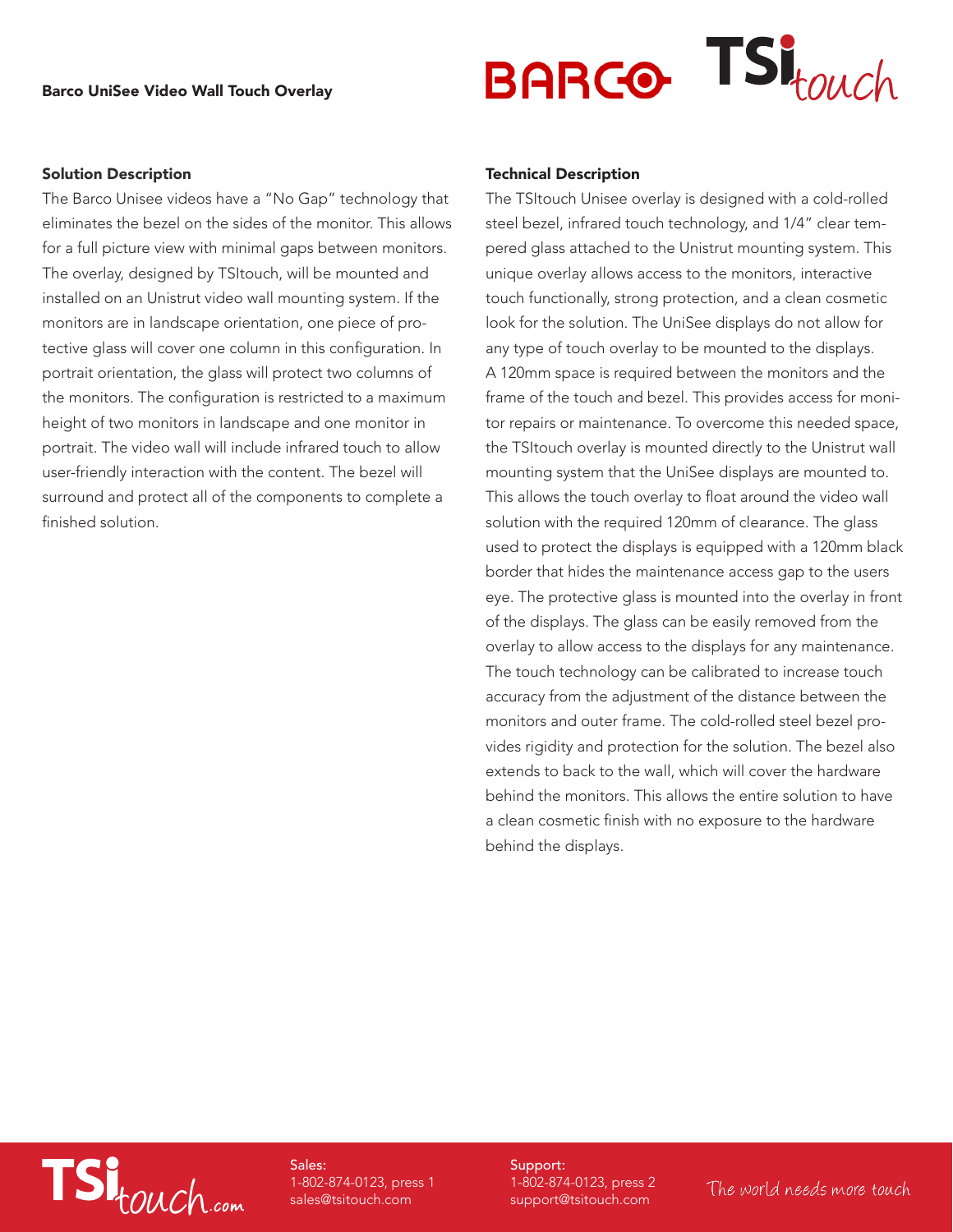#### Barco UniSee Video Wall Touch Overlay



#### Barco Unisee

When designing the modular Barco UniSee® system, Barco optimized all aspects of LCD video walls. By introducing an extremely reliable image, unmatched uniformity, a barely noticeable intertile gap and higher reliability, Barco UniSee® creates a viewing experience never seen before in LCD video walls - making Barco UniSee® the preferred choice in control room, corporate, or retail environments.

NoGap Technology - for an undistracted visual experience. The rather large gap (bezel) between tiles in conventional LCD video walls makes it difficult to distribute content over multiple tiles. Barco UniSee®'s virtually seamless NoGap technology ensures the best possible, uninterrupted viewing experience - preventing visual information loss.

Sense X - ensuring a balanced viewing experience over time. Using real-time sensors that continuously measure color and brightness - and make adjustments as soon as necessary - Barco's Sense X automatic calibration system ensures that the entire wall displays a perfectly balanced image at every moment, reproducing the image as it is intended to be. Sense X counters any shifts in brightness or color that occur in video walls over time, and that become far more noticeable as the bezel becomes thinner.

Unmatched Uniformity - no colorations in the edges. A typical challenge with LCD panels is uniformity: normally, you can notice a variation in brightness between the center and the edges, especially when displaying light colors. But with Barco UniSee®, Barco has completely re-engineered the design of the panels to counter all possible variations in brightness. The result is perfect intra-tile uniformity, never seen before on LCDs.



#### Suited for ambient daylight conditions

Barco UniSee® delivers a typical brightness of 800 NIT, giving you the power needed to optimize the video wall's ergonomics to any lighting conditions - including ambient daylight. What's more, ambient lighting reflections are minimized by the haze level of only 44% making Barco Uni-See® ideally suited to visualize your corporate messages in lobbies as well.

#### Great for dark backgrounds

Barco UniSee®'s very high contrast ensures that there is no 'glowing' effect of light content on static dark backgrounds.

## TSitouch.com

Sales: 1-802-874-0123, press 1 sales@tsitouch.com

Support: 1-802-874-0123, press 2 support@tsitouch.com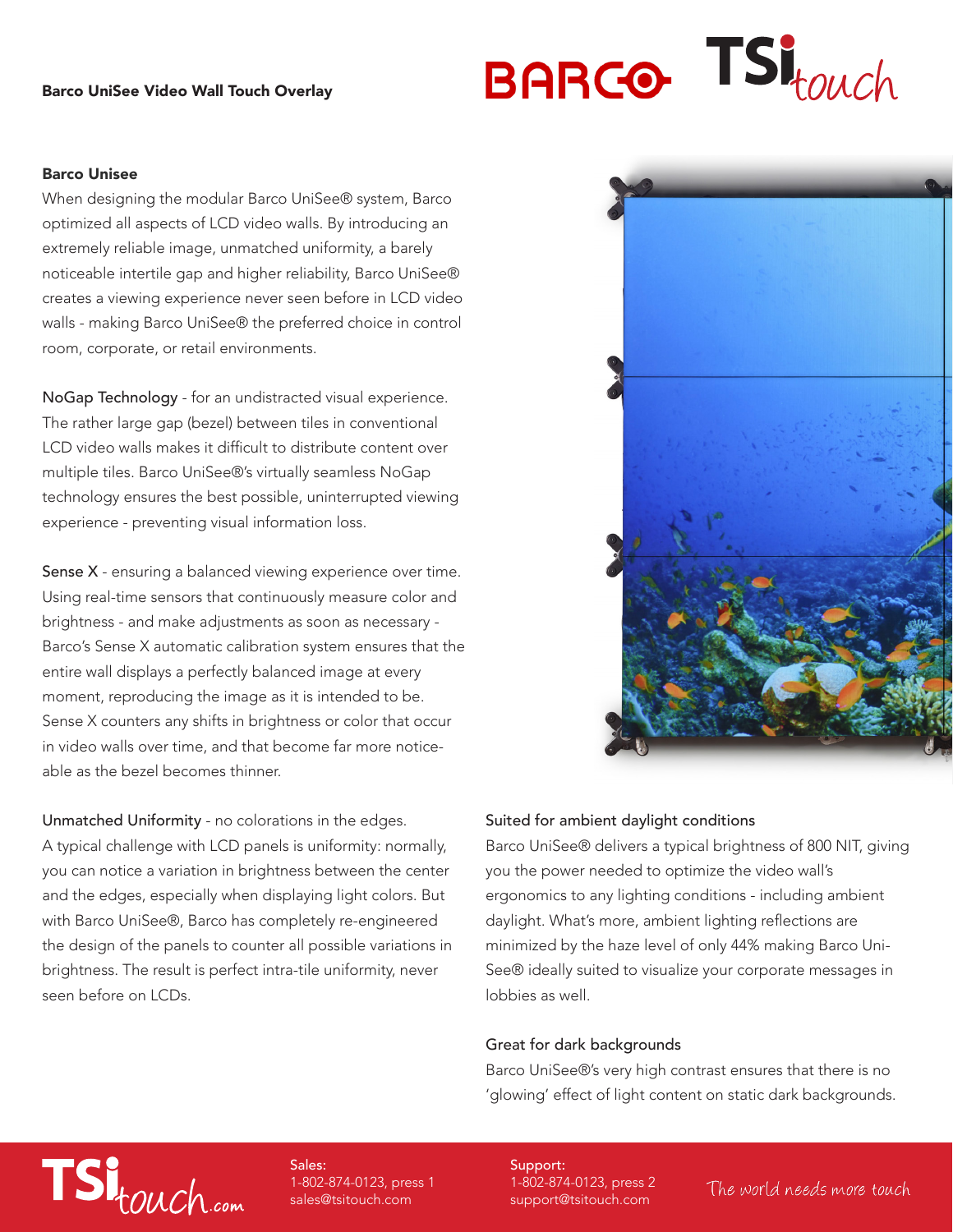#### Barco UniSee Video Wall Touch Overlay

# **BARCO**



#### TSItouch Infrared Touch Overlay

The TSItouch solution is Infrared (IR) based, allowing for a high accuracy interactive experience. The usage of IR technology allows for virtually any input to be detected (pen/ stylus, user's fingers, palms, gloved fingers). The TSItouch overlay is a full steel chassis integrated with tempered cover glass which increases durability, adding a high level of protection to the displays.

#### Infrared Touch Technology

Infrared touch screens operate on the basis of light-beam interruption, commonly referred to as beam break, to determine the location of touch events. Infrared uses an array of X-Y infrared LED and photo detector pairs around the edges of the screen to detect a disruption in the pattern of LED beams. These LED beams cross each other in vertical and horizontal patterns. As an object touches the screen, it interrupts the light-beam causing a loss of light at the sensor. This loss of light is used to determine the location of the touch event, helping the sensors pick up the exact location of the touch. A major benefit of such a system is that it can detect essentially any input including a finger, gloved finger, stylus, or pen. Available Sizes 30" to 500".

#### Protective Glass and Cold Rolled Steel Bezel

The TSItouch protective solution is a full steel chassis integrated with tempered cover glass, which increases durability and protects the display. The cold rolled steel bezel construction prevents bending and/or warping and provides rigidity to the video wall solution. The use of tempered protective glass allows for a scratch and break resistant video wall solution. If broken, tempered glass breaks down into harmless pebbles of glass, rather than the dangerous shards produced by chemically strengthened glass. With no plastic parts, no sharp edges, tempered protective glass, and a powder coated finish, the touch overlay is both highly durable and safely usable by all customers.



#### Multi-Touch Display

True multi-touch support with 6, 12, or 32 simultaneous touch points for all major operating systems



#### Superior Design

Cold rolled steel chassis combined with tempered glass provides protection to the LCD displays



### 24/7 Commercial Grade **Display**

Commercial grade display with around the clock functionality



#### HID Compliant

Maximum compatibility with numerous operating systems. Plug-and-play



#### Ultra-Fast Response Time

Allows for split second reactions between touch points and screen. Rapid and smooth touch response



Branding Free

Branding/logo free to avoid attention being diverted from your brand and message



Easy to Clean Water and dust resistant



## Customizable

Custom color silk screening and logos available



Sales: 1-802-874-0123, press 1 sales@tsitouch.com

Support: 1-802-874-0123, press 2 support@tsitouch.com